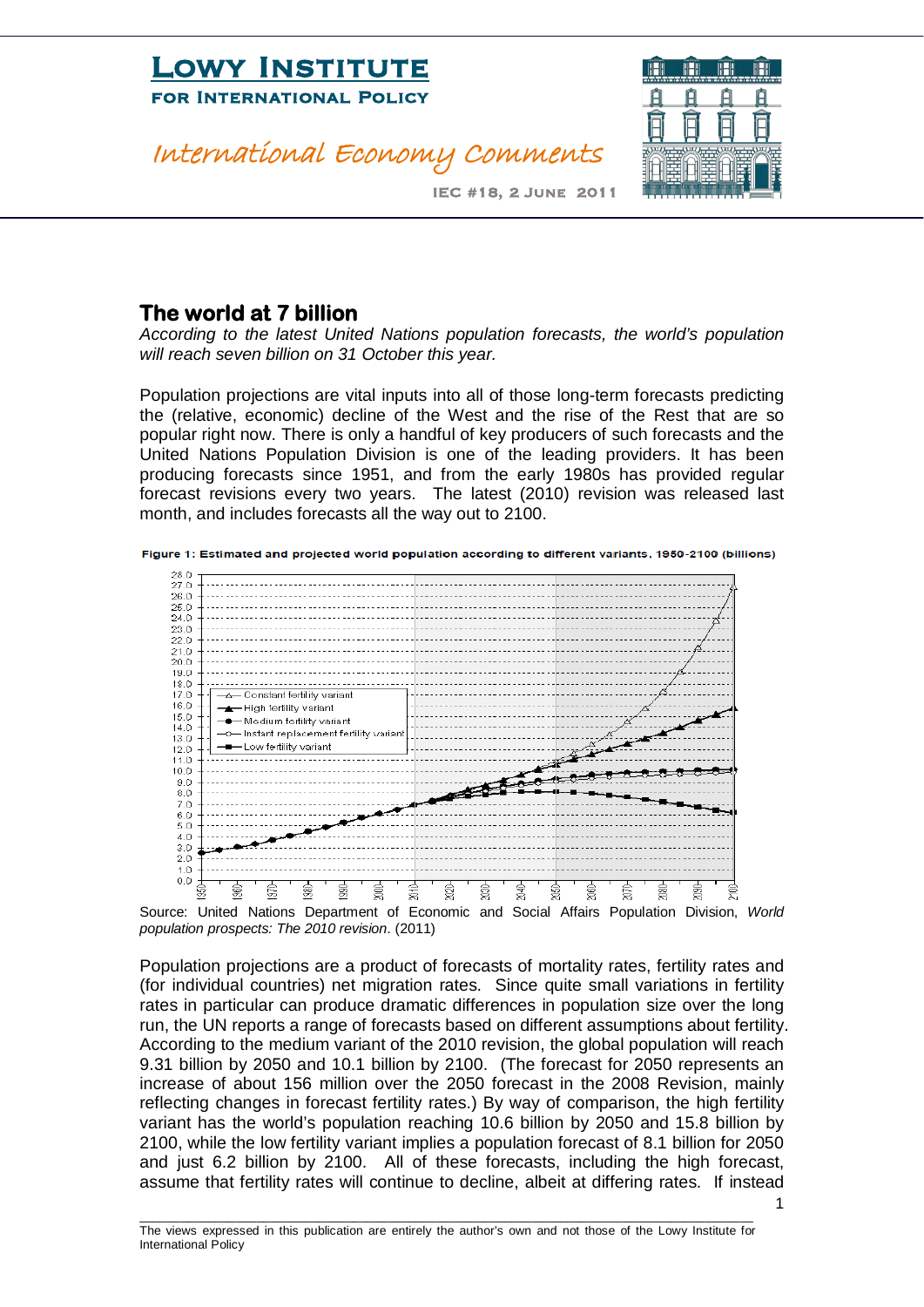#### International Economy Comments



IEC #18, 3 June 2011

fertility were to remain constant at 2005-10 levels, then the world's population would soar to almost 27 billion by 2100. Typically, however, it is the medium variant that is used as the input into other economic projections.

Sticking with the medium variant of the 2010 revision, the world's population is forecast to increase by more than 2.3 billion people by 2050. Most of that increase is expected to come from the 18 per cent of the global population currently found in 58 high-fertility countries (that is, countries where the average woman has more than 1.5 daughters), a group comprising 39 African countries, nine Asian countries, six countries in Oceania and four in Latin America. In contrast, about 42 per cent of the world's population currently lives in low-fertility countries (countries where women are not having enough children to ensure that, on average, each woman is replaced by a daughter who survives to the age of procreation). While this group contains all of the European countries except Ireland and Iceland, it also comprises a diverse set of nations including Brazil, China, Russia, Japan, Iran, Thailand, Vietnam and Australia:



Source: UN Press Release, 3 May 2011 United Nations Department of Economic and Social Affairs Population Division, *World population prospects: The 2010 revision*. (2011)

According to the 2010 revision, the world's population will reach the seven billion mark on 31 October this year. Since the UN guestimates that the world's population reached six billion on 5 December 1998, it will have taken the planet roughly 13 years to add another billion people to the global population. That is a rate of increase broadly in line with the 12 years or so it took the world to go from five billion to six billion people. The latest forecast assumes it will take another 13 years to add the eighth billion, 18 years to add the ninth billion, and four decades to add the tenth: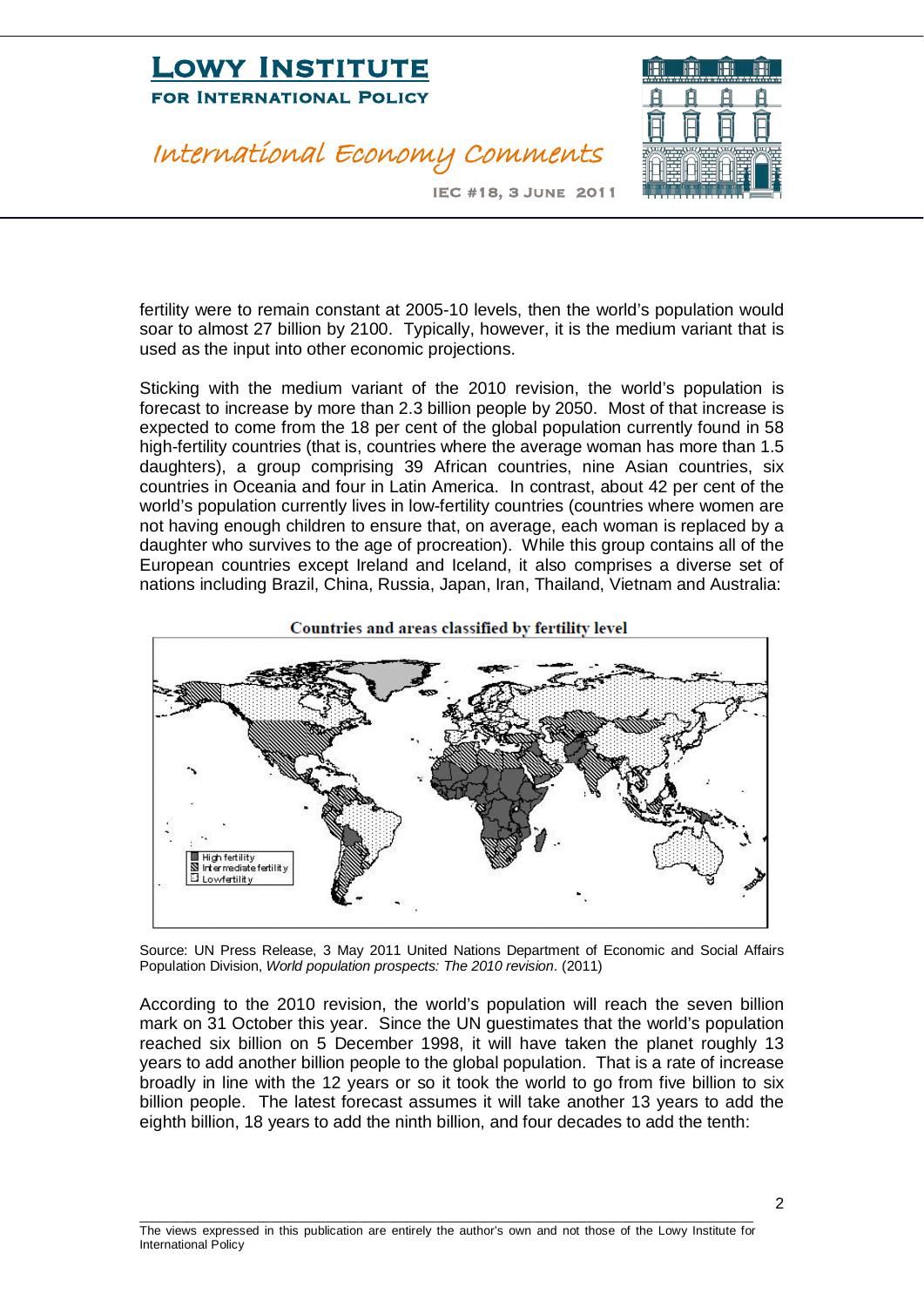

### International Economy Comments

IEC #18, 3 June 2011

| <b>World population milestones</b> |      |                      |
|------------------------------------|------|----------------------|
| World population reached:          | In   | Approx. years taken: |
| 1 billion                          | 1804 |                      |
| 2 billion                          | 1927 | 123                  |
| 3 billion                          | 1960 | 33                   |
| 4 billion                          | 1974 | 14                   |
| 5 billion                          | 1987 | 13                   |
| 6 billion                          | 1998 | 12                   |
| 7 billion (F)                      | 2011 | 13                   |
| 8 billion (F)                      | 2025 | 13                   |
| 9 billion (F)                      | 2043 | 18                   |
| 10 billion (F)                     | 2083 | 40                   |

Sources: Estimates for 1 – 5 billion from *The World at Six Billion* (UN Population Division) and estimates for 6 – 10 billion from FAQ accompanying United Nations Department of Economic and Social Affairs Population Division, *World population prospects: The 2010 revision*. (2011).

This change reflects the fact that world population growth is forecast to slow from its current annual rate of 1.1 per cent to less than 0.5 per cent by 2050, and to fall further to just 0.06 per cent per year by 2100. This slowdown has an element of 'back to the future' in it: for much of the long sweep of world history, global population growth was close to zero, and the rate of change in global population was slow: the world economy was characterised by something that looks very much like a Malthusian-style equilibrium, with population roughly held in check. It was not until about [1](#page-3-0)804 that the world's population exceeded one billion, for example.<sup>1</sup>



Sources: Population estimates from 10,000BCE to 1850CE from Kremer, *Population growth and technological change: One million BC to 1990*. (1993); 1900-1950, from the United Nations *The world at six billion;* 1950-2100 from UN Population Forecast, 2010 Revision, Medium Variant.